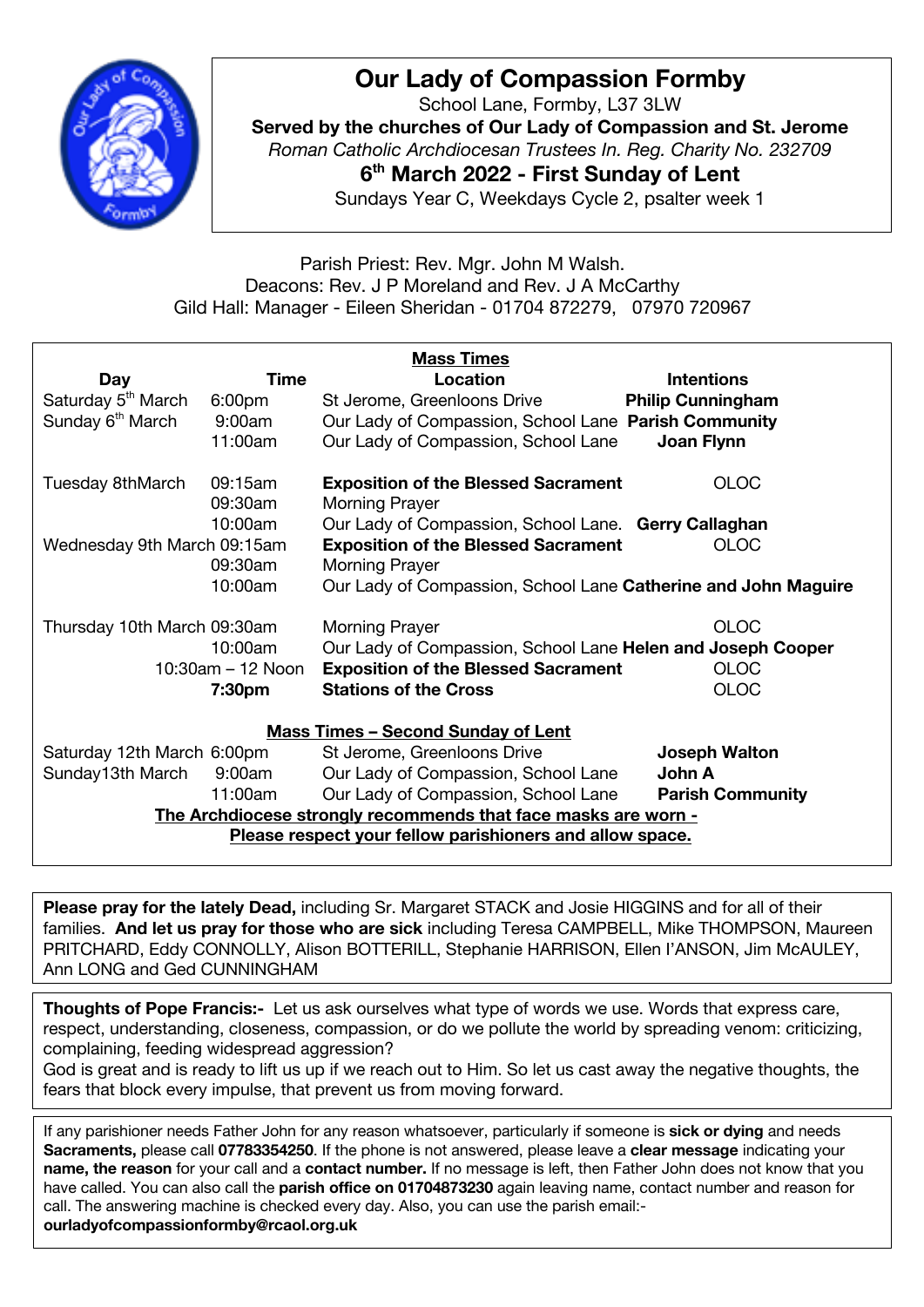#### **Parish Notices**

**Opening Of The Churches of Our Lady of Comapassion Formby during Lent:-** During the Season of Lent, St. Jerome's Church will be opened on particular days for **private prayer**. Beginning on Monday, 7th March, St. Jerome's will be open throughout Lent on Monday's, Wednesday's and Friday's from 9.00am until 12 Noon. All are invited to drop in for a moment of quiet and prayer at these times. The opening of Our Lady of Compassion church is shown on the time table for our Masses, openings include **Exposition of the Blessed Sacrament** and **Stations of the Cross**.

**Churches Together:-** We are re-launching our **Carers' Group** at the Methodist Church opening with a free Concert with the 'Sounds of the Sixties' Music Group followed by a Cream tea between **2:30pm and**  4:00pm on Thursday 10<sup>th</sup> March at Formby Methodist Church, for catering purposes and further information please contact – Irene Watts on 01704 876219. The Carers 'Group will start meeting again every Friday afternoon between 2.00 – 4.00pm at the Methodist Church from 18th March. This Group is open to anyone in our community who is a Carer, or who would benefit from friendship and support.

**CAFOD Family Fast Day** – **Lent Appeal**:- This Family Fast Day, Friday 11th March, we remember that there are many people who need our love and support all around the world. Children experiencing malnutrition like Amie's daughter Lombeh did in Sierra Leone or as we are seeing now in Ukraine, families affected by conflict. Your small act of love can make big things happen. Donations to CAFOD this Lent will reach families around the world, enabling local experts to provide support to families in times of need or conflict. You can donate in church using a CAFOD envelope or by visiting the CAFOD website: cafod.org.uk/lent there will also be a contactless device available after all Masses next weekend to donate via debit or credit card. Thank you

**Our Parish Community Walk Against Hunger:-** We're walking together on Saturday 26th March to raise money to help stamp out hunger, one step at a time, Will you join us? Meeting at St Jerome's Church at 3.30pm with the walk starting at 3.45pm we will follow a route that takes us via Our Lady's Church, through to Timms Lane passed St Anne's Church and back to St Jerome's in time for 6pm Mass. If you would like to sponsor our walkers please visit http://www.justgiving.com/OLOCP-community-walkagainst-hunger Everyone is welcome. Children do need to be accompanied by a parent/guardian pleaseFor more info or to get involved please contact Siobhan Farnell on 07988810564 or siobhanfarnell@yahoo.co.uk

**Parish Giving:-** The time has come to distribute the Parish Weekly Donation Envelope Boxes that go from April 2022 to March 2023. To do this efficiently and to ensure that you get your envelopes, a form will be available in church for you to take away and complete. The Parish team will leave the boxes for you to pick up in the church of your choice. If you do not currently donate via an envelope, but would wish to do so, please just complete the relevant parts of the form – YOU DO NOT HAVE TO GIFT AID TO DONATE VIA THE ENVELOPE SYSTEM. BUT IF YOU WOULD LIKE TO GIFT AID THEN PLEASE TICK THE RELEVANT BOX AND WE'LL GET IN TOUCH WITH YOU.

If you donate via Standing Order or Direct Debit and would like a set of special collection envelops, please tick the relevant boxes on the form. **Please leave a completed form in either church by the 13<sup>th</sup> March 2022**

Biscuit Sale:- On Sunday 27<sup>th</sup> March 2022 there will be a sale of 'Homemade All Butter Shortbread Biscuits' in the meeting room of Our Lady of Compassion church after both morning Masses, cost £1 per pack of two. This is in aid of the St. Patrick's Missionary Society and the starving people that they care for in drought-stricken Sudan.

**UCM Meeting:-** The UCM monthly meeting will be held on **Wednesday 9<sup>th</sup> March.** Mass will be celebrated by Fr John at 10am in our Lady's Church and all UCM members are invited. Following the Mass, refreshments will be served in the Gild Hall.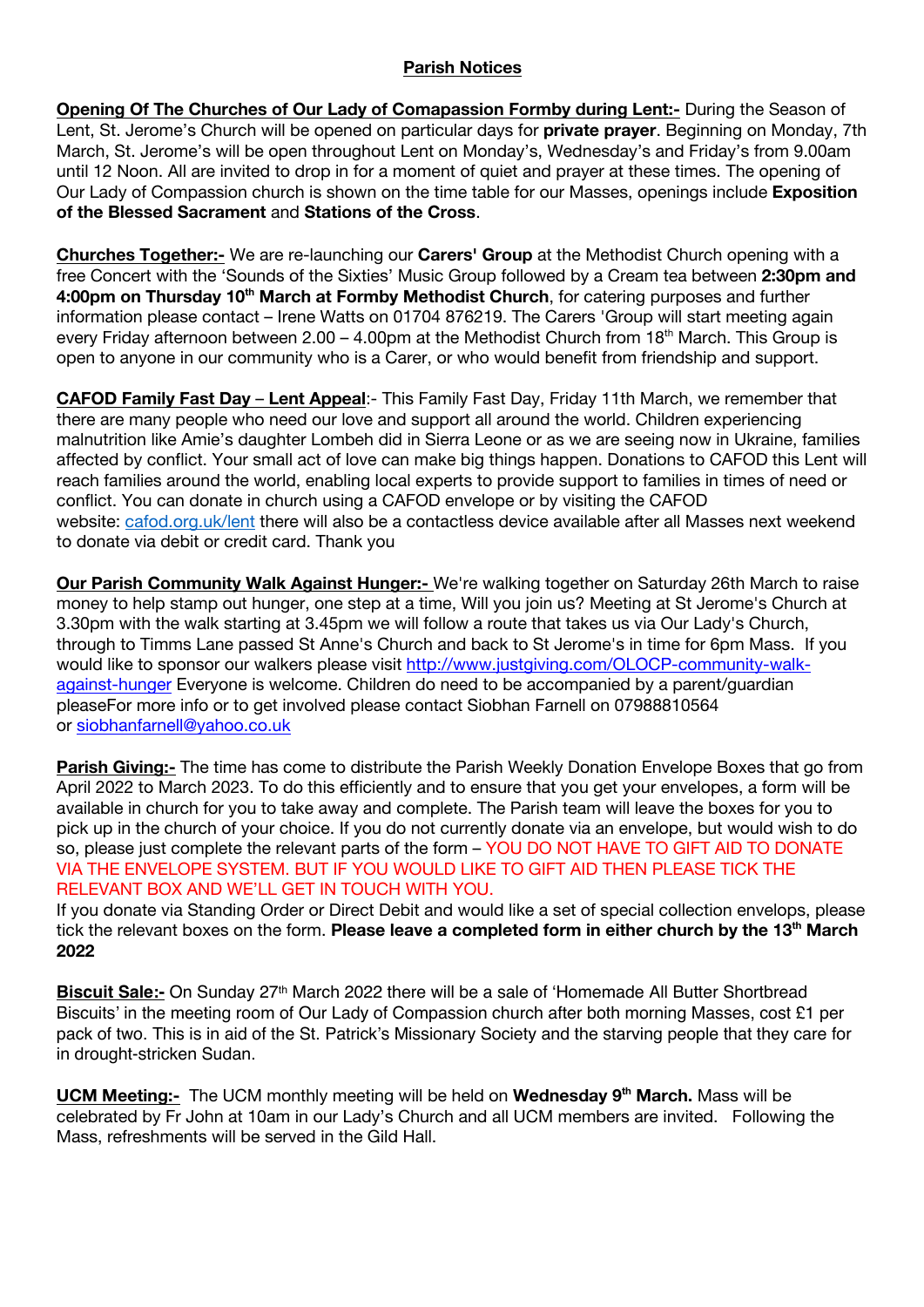**Churches Together:-** A Mini-Pilgrimage for Lent, **Wednesday 16th March starting at 11.00 am at St** 

**Luke's**. This will involve meeting in church, walking round the church grounds in small groups, stopping at various stations for scripture, prayer and reflection, and ending up at the Meeting Room for a light lunch together. Also,

A Quiet Morning at **St. Joseph's, Tuesday 29th March starting at 9.30 am** with tea/coffee at the Prayer Centre, Blundell Avenue. Led by Ted Woods, this will be a morning of Prayer and Reflection titled **'Holy Week through the Lens of Stage and Screen'**, probably to include a thoughtful walk around outside, weather permitting.

Attendance at both events is limited by numbers maybe around 30 each. The Mini-Pilgrimage will take about an hour to go round outside, on somewhat uneven paths. St Joseph's paths are firm and even. Booking will be by phone to June McGibbon 871244 or Bruni Jones 876038.

**OLOC Fellwalkers:-** We have two walks this month from the medieval village of Cartmel in Cumbria. Both walks are circular, starting from the car park in the centre of Cartmel racecourse. The A walk, a higher faster walk, will be approximately 11 miles and the B walk, lower and slower, will be approximately 7.5 miles. There is no great height attained by either walk, with most of the main climb (approx 200 metres) coming in the opening couple of miles (both walks follow the same route at this stage). The walks head to Fell End then towards Grange-over-Sands, then Allithwaite before returning to Cartmel. The A walk will include the length of the promenade from Grange to Kent's Bank. There should be lovely views across the Kent Estuary towards Arnside and Morecambe Bay - weather permitting. Both routes are a mixture of fields, rough fell and bridle ways as well as roads - and mud! It was very muddy at the beginning of the walks on the first recce two weeks ago, and it hasn't stopped raining since, Having said that, according to the long range weather forecast, the 12th March will be a dry day. Cartmel is always a favourite destination with its 12th century Priory and of course, home of the Sticky

Toffee Pudding Shop, boutique shops and welcoming inns.

We are a friendly group and everyone is welcome, including non-walking partners who would like to visit our destination whilst their other half enjoys the walk. The coach leaves from the corner of School Lane and Church Road at 8 a.m. and you can book your place by ringing 01704 878548. There is always a stop for coffee/tea/bacon barms etc., on the way out and time after the walk to visit local cafes, shops and pubs. Please wear weather appropriate clothing and boots and bring a packed lunch. Sticks are also handy if you have them, especially in wintry conditions".

**New Accompaniment Teams -** The Sacraments of the Church are the celebrations where people meet Jesus in a beautiful and powerful way, above all in the Eucharist. We are seeking to establish Accompaniment Teams in the Parish, to accompany and prepare those who are seeking Christ in the Sacraments and those who have lost their loved ones. There are four areas that require a Team; Baptism, Marriage, Confirmation and Bereavement.

If this is something of interest to you, please let us know. Please indicate which area you feel drawn to work in, or whether you are happy to be placed in any of the Teams. We are hoping that the Teams will be up and running by Easter. You may feel that you need time to think about it. In the meantime, we ask us all to pray for this new venture and for all our people who are continually seeking the Lord in the Sacraments.

**Our Lady of Compassion Formby 200 Club:-** Please support Our Lady's 200 Club. For only £2 per month, you will be allocated a number and if your number is drawn, you could win up to £200 in our monthly draw. You can pay by cash/cheque/standing order. Application forms can be found on the notice boards at Our Lady's or St Jerome's. GOOD LUCK! **The winner of the January draw was number 11**

**Our Lady of Compassion Formby:-** Have you visited the piety store of our parish which is situated at the back of the Our Lady of Compassion church. You can purchase religious artifacts, cards and gifts for many occasions.

Living Christ Retreat:- happening in Ainsdale on evening 25<sup>th</sup> Friday/ daytime Saturday 26<sup>th</sup> March. We begin with a cheese & wine welcome on Friday 25<sup>th</sup> March, 7-9pm continuing Saturday 26<sup>th</sup> March 9.30– 5pm in Sacred Heart Hall Liverpool Rd Ainsdale PR8 3BP. We do ask you to come for the whole of the retreat. Please book your place in advance, ASAP. To sign up, or for more information phone 01704 577722, or email: heartstone@rcaol.org.uk